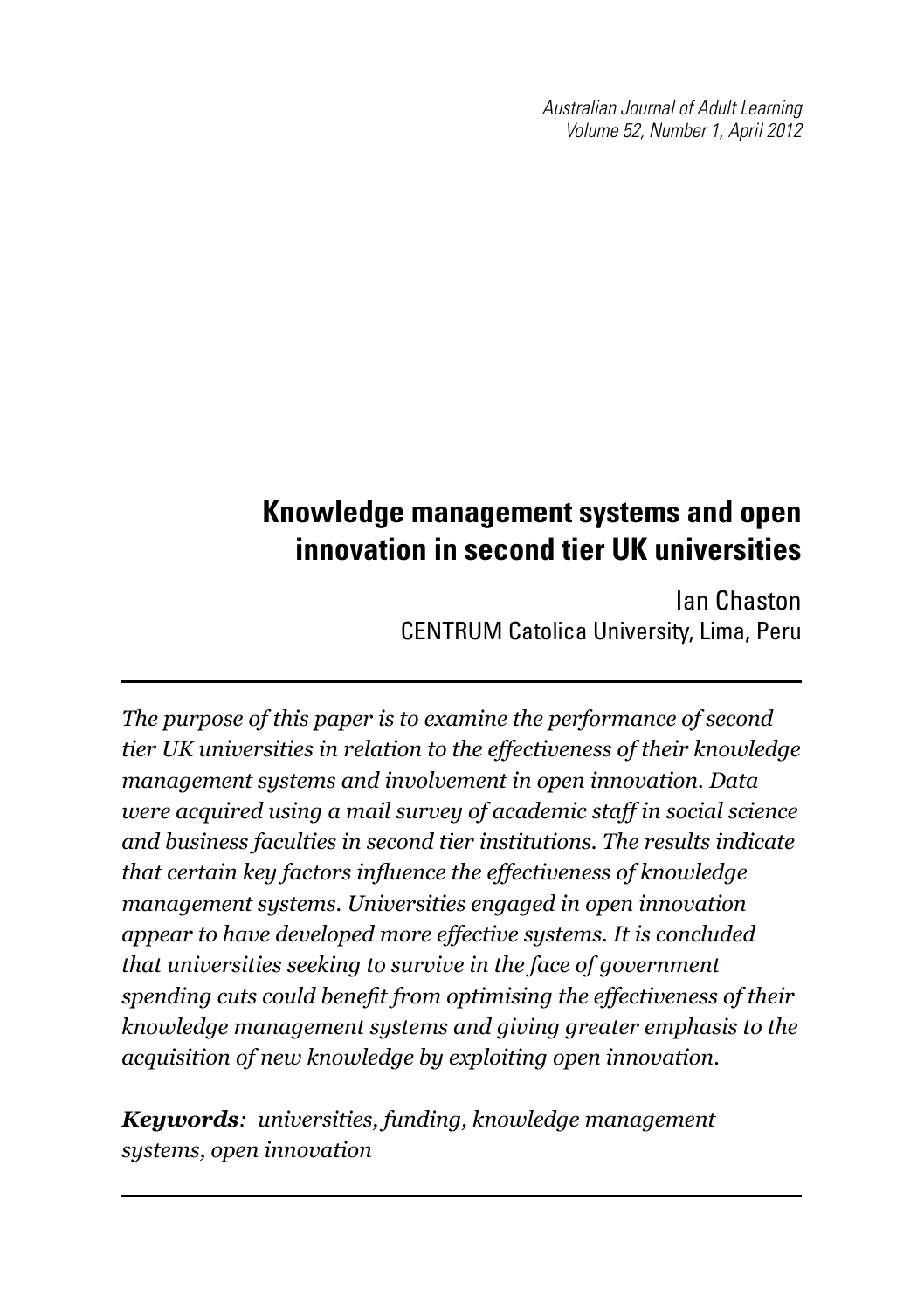#### **Introduction**

One consequence of Western governments facing increasing problems funding public sector service is the university sector has faced either a freeze or reduction in government financing (Lundsgaard & Turner 2004). In the UK, the 2008/09 recession which followed the global banking crisis has caused the Government to reduce significantly the level of student funding made available by the Higher Education Funding Council for England and to permit an increase in the level of student fees from £3,290 to a maximum of £9,000 in 2012.

In an increasingly volatile world, organisational performance can often be enhanced by the exploitation of new knowledge (Goh 2002). Drucker (1985 a, b) posited that survival of organisations in turbulent times will be higher among those which exploit innovation to sustain performance. One possible approach for responding to public sector funding problems is to place greater emphasis on innovation as the basis for developing new service propositions or enhancing organisational productivity (Chaston 2011). The purpose of this paper is to examine the validity of this perspective in relation to the UK university sector by examining knowledge management and innovation practices within these institutions.

#### **University funding**

By the 1990s many governments began to freeze or reduce the level of funds being made available to higher education (HE) institutions (McPherson et al. 1989). Many universities responded by slowing their rates of spending and, where permitted, increased the share of costs borne by students by raising tuition fees. In Australia and New Zealand, as government funding decreased, universities attempted to improve productivity to close their funding gap and greatly expanded their efforts to attract more overseas students (Scott 2003).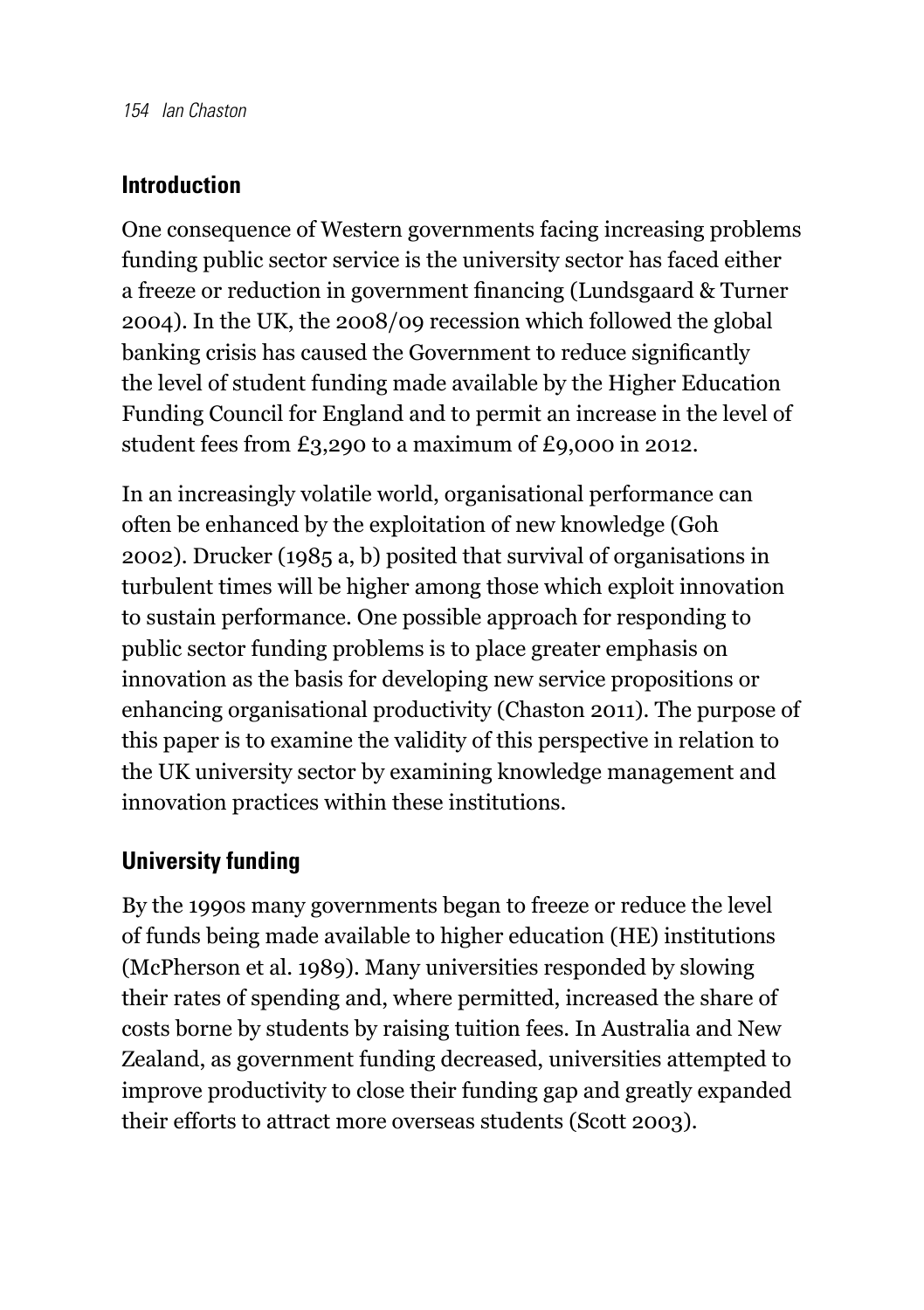Australian and New Zealand governments also created a student loan scheme for their domestic students (Dobson 2001). Within Europe, there has remained a more embedded philosophy that young people should continue to be provided with free university education. In the UK in the 1990s, however, the government decided that to sustain the delivery of a high quality learning experience (Johnes & Johnes 1994), it was necessary to introduce student fees (Peters 1999). By the 21st century more nations wishing to create a skilled and educated workforce to sustain economic growth have accepted a 'study now, pay later' funding philosophy (Lundsgaard & Turner 2004).

In the UK Lord Browne recommended a lifting of the cap on student fees (Browne 2010). English universities were permitted to increase student fees up to a maximum of £9,000. A key factor influencing this decision was that, following the 2008 banking crisis and subsequent recession, reduction of the UK public sector deficit required a drastic reduction in university funding via the Higher Education Funding Council for England.

# **University reform**

Even before the UK Government's recent actions over increasing student fees, policy initiatives had been introduced with the aim of enhancing productivity and reducing operational costs with the HE sector. A common thread associated with these policies has been the use of New Public Management philosophies which emulate commercial market systems through state-induced competition (Chaston 2011). To achieve this aim, there has been heavy reliance upon indicator-based performance assessment models (Orr et al. 2007). A number of key performance indicators (KPIs) now exist in the university sector. Examples include profiling student recruitment, course quality assessments, monitoring course completion rates and measuring employment outcomes following graduation. However, in assessing the benefits associated with the provision of more data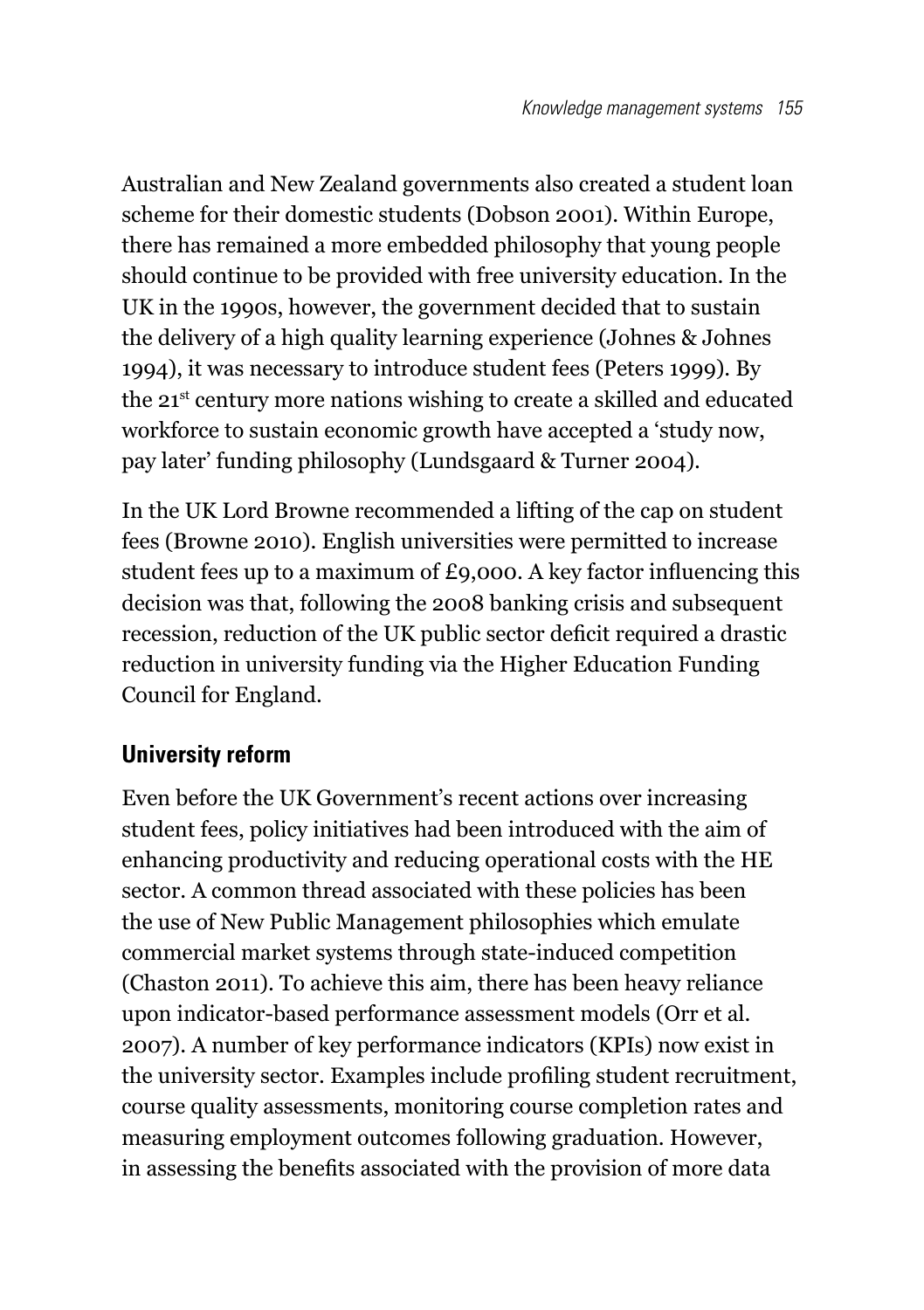to assist in the management of change, Todnem et al. (2008: 21) concluded that, in relation to the HE sector in Europe,

audit culture and managerialism have created an environment that encourages opportunistic behaviour such as cronyism, rent-seeking and the rise of organisational psychopaths. This development will arguably not only lead to a waste of resources, change for the sake of change, further centralization, formalization and bureaucratization but, also, to a disheartened and exploited workforce, and political and short-term decision-making.

The performance assessment indicator which has possibly received greatest attention in the literature is the Research Assessment Exercise, first introduced in the UK and subsequently in Australia and New Zealand. The key justification for the RAE indicator was that this assessed whether universities were sustaining a knowledge ethos. Heald and Geaughan (1994) suggested the assessment system reflected a government desire to expand outputs without increasing financial inputs. The estimated incremental cost of conducting the RAEs was £27m to £37m being spent on the 1996 UK RAE (Ball & Butler 2004).

Taylor (2001) suggested that research assessment exercises resulted in a strengthening of the 'publish or perish' ethos to the detriment of teaching quality. Craig (2002) noted the RAEs changed career expectations and lowered morale among those academics whose primary job satisfaction is teaching. Ball and Butler suggested that some Vice Chancellors' commitment, especially in the second tier institutions, to upgrading their research activities was motivated by a wish for higher personal prestige.

Cutt et al. (1993) considered that where research is given priority this can have a detrimental impact on teaching quality. This effect can arise because resources are withdrawn from teaching by university management willing to accept a 'satisfactory' rating in the place of excellence in teaching as an appropriate strategic goal. Concern about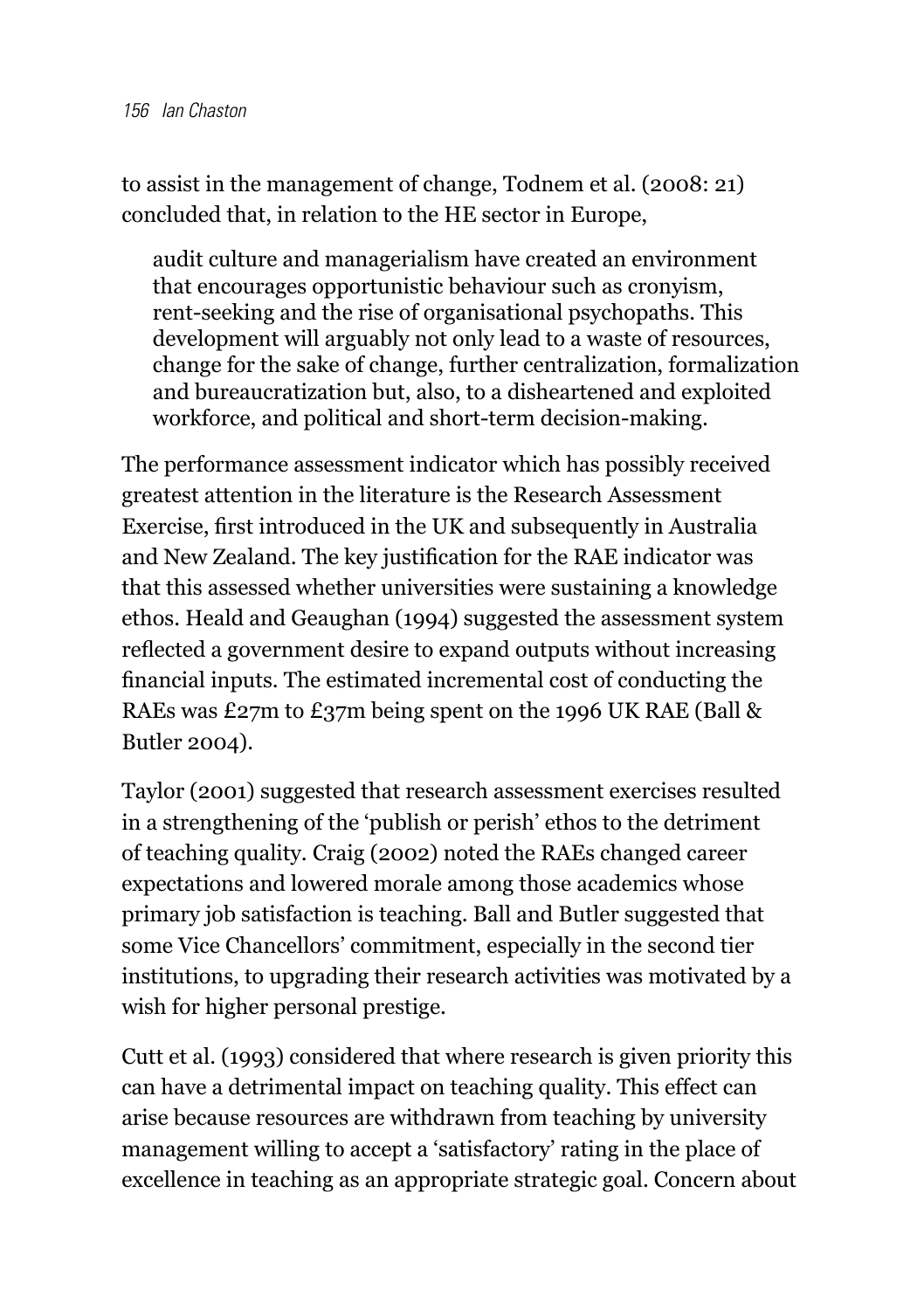a possible decline in teaching standards caused Mathews (2007: 238) in his assessment of RAE outcomes in Australia to propose that:

perhaps we would be better served, in whatever country we reside, by re-thinking whether our universities should all seek to emulate the prestigious, sandstone universities and be research powerhouses. Should the newer universities have different charters? Should there be a more diverse set of expectations regarding the performance of academics within our university systems?

#### **Knowledge management**

In an increasingly complex and volatile world, newly appointed senior managers are unable to fulfil their role in ensuring performance goals are being met unless systems exist within the organisation that permit the creation and transfer of knowledge (Nonaka 1994). The existence of effective knowledge management systems has become a critical factor in determining organisational performance. Chaston (2004), Blumentritt and Johnston (1999) and Smith et al. (2009) concluded that where new knowledge is required, the greater is the need for effective information utilisation inside the organisation. The need for new information is especially important within knowledge-intensive sectors (Merona et al. 2007).

The effectiveness of knowledge management systems is dependent upon the willingness of managers and employees to work together, sharing key knowledge of mutual benefit (Goh 2002). Interaction aimed at providing and obtaining knowledge is usually accompanied by higher organisational performance (Jones & Crompton 2009). Barriers to implementing knowledge management are usually people related (Ruggles 1998).

Most studies undertaken in this area have been qualitative (e.g. Liebowitz & Chen 2003; Wiig 2002), reducing the researcher's ability to empirically determine which factors are critical in creating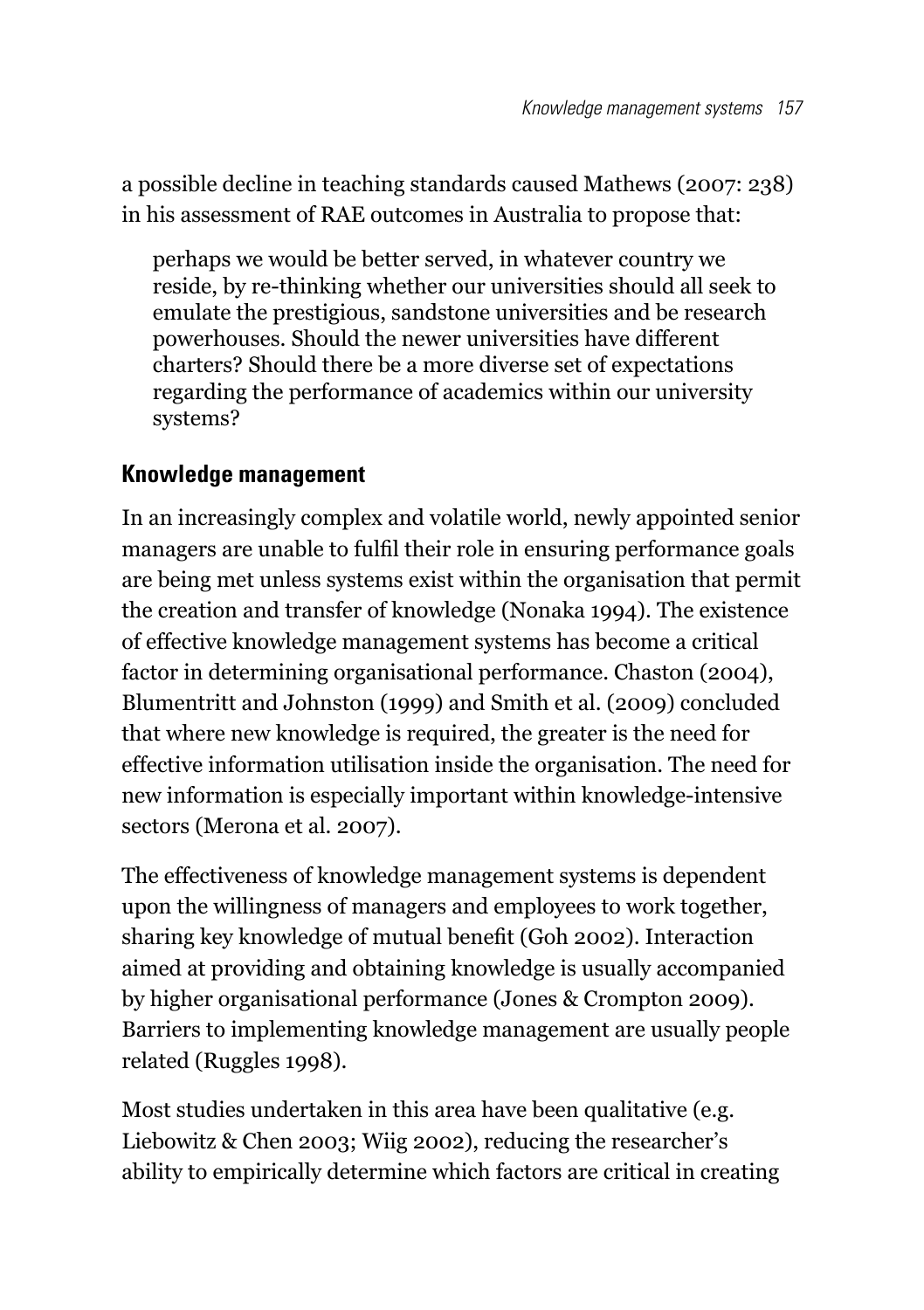effective knowledge management systems (Beesley & Cooper 2008; *Syed-Ikhsan* & *Rowland* 2004). Wong and Aspinall (2004) used both qualitative and quantitative data as the basis for identifying the Critical Success Factors (CSFs) influencing knowledge management programs within organisations. They concluded that successful knowledge management requires proactive leadership from top management committed to exploiting innovation to sustain performance.

*Taylor* and *Wright* (2004) examined knowledge management practices in the UK's National Health Service. They identified the three key variables influencing process: (i) 'organisational climate' which reflects the organisational culture based upon open leadership and a willingness to learn from mistakes, (ii) 'infrastructure and process' which is determined by the quality of information and a performance orientation, and (iii) strategy implementation which involves the existence of a strategic vision and workforce satisfaction.

In view of the importance of effective knowledge management systems and in light of questions raised in the literature concerning the adequacy of a KPI philosophy with emphasis on research outcomes for assessing performance in the HE sector, an aim of this research study is to examine the current state of knowledge management systems within UK universities. Specific objectives of the study are to utilise the *Taylor* and *Wright* (2004) knowledge management model to assess the following hypotheses:

- H<sub>1</sub>: Prevailing organisational climate influences the effectiveness of knowledge management in universities.
- H<sub>2</sub>: Prevailing infrastructure and processes influence the effectiveness of knowledge management in universities.
- H<sub>3</sub>: Prevailing strategy implementation influences the effectiveness of knowledge management in universities.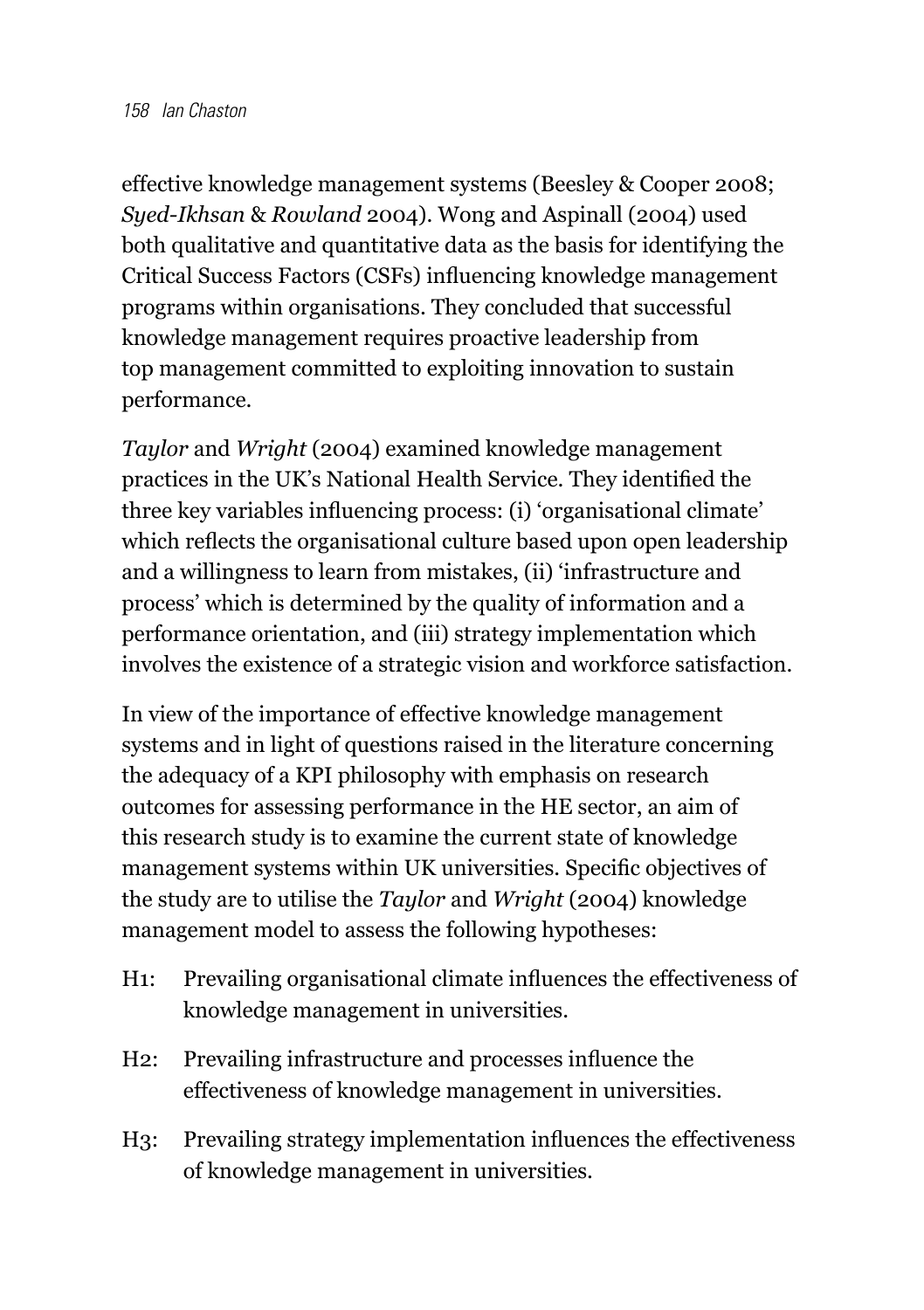H4: Highly effective knowledge management systems exist in universities.

# **Open innovation**

Drucker (1985a , b) posited that a key attribute of successful managers in both private and public sector organisations is their ability to exploit innovation to provide an effective response to significant external environmental change such as an economic downturn. The importance of innovation has been validated by studies of private sector organisations which survive recessions (Gilbert 1990; Ghemwar 1993; Trott 1998). The ongoing validity of this viewpoint has recently been endorsed by a survey of chief executive officers of major businesses conducted by IBM (2008). Innovation is also critical in service sector organisations (Lin & Chen 2007). The activity is often orientated towards the enhancement of internal organisational processes and development of new products (Freel 2006; Tanabe & Watanbe 2005; Hine & Rynan 1999).

The traditional approach to innovation in most organisations is to retain ownership and confidentiality of proprietary knowledge by using a closed innovation approach. Chesbrough (2003), who coined the phrase 'open innovation', concluded that some organisations, especially in the private sector, have now moved towards collaborating with external organisations to achieve competitive advantage. Huang et al. (2010) posited that open innovation enables organisations to achieve improved value-added outcomes.

Not all organisations apply the same approach in involvement in openness (Chesbrough 2007). Christensen et al. (2005) argue that organisations manage open innovation in different ways depending on (i) their position in the innovation system, (ii) the stage of product/service maturity and (iii) the scale of the value proposition. A characteristic of open innovation is that the process does not necessarily take place within the boundaries of the organisation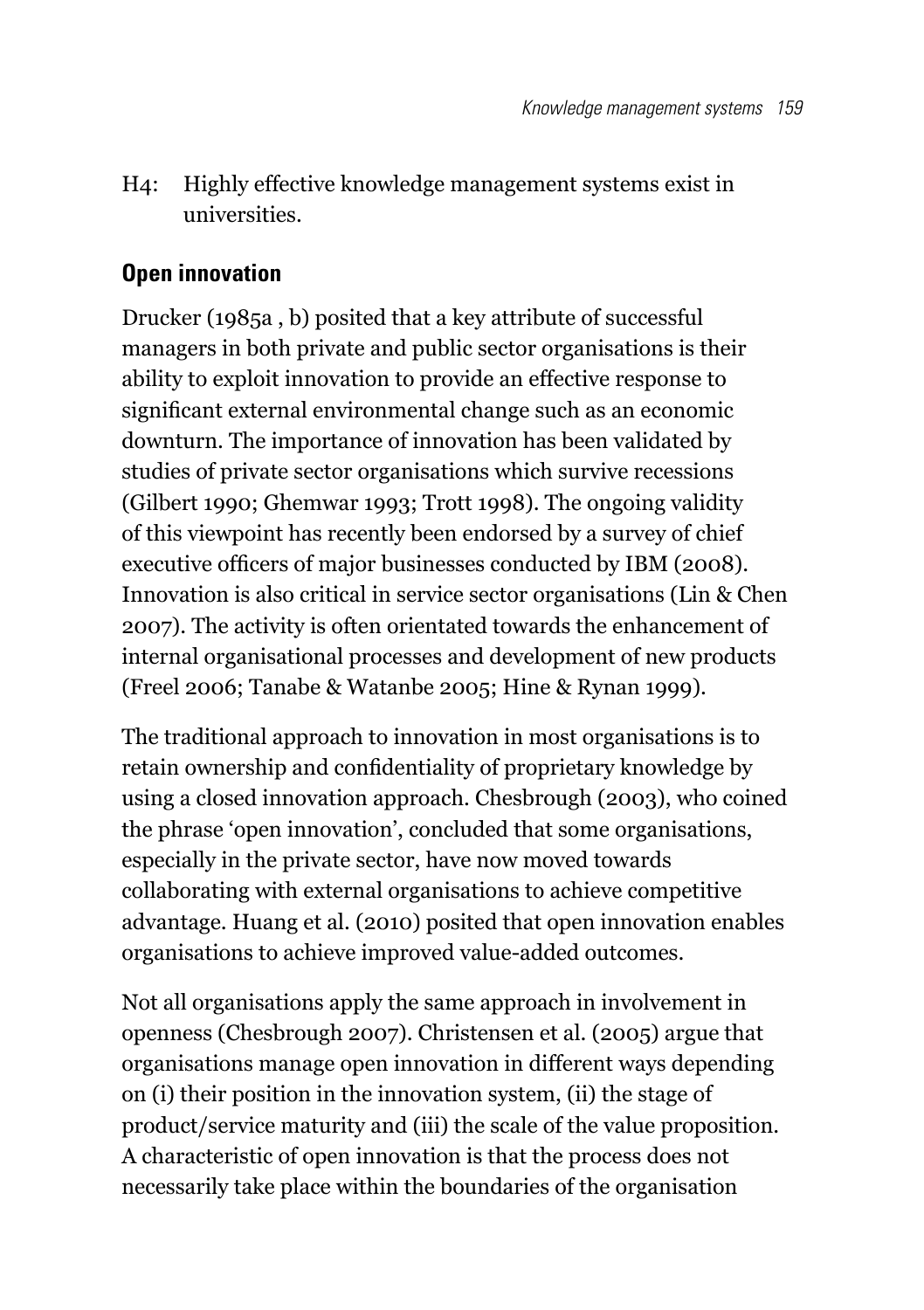(Lichtenthaler 2008). Elmquist et al. (2009) proposed open innovation is influenced by the number of partners involved and an internal versus external focus. Although open innovation can provide access to a larger pool of ideas, the costs can be considerable, practical problems over intellectual property ownership can arise and lack of trust may frustrate achievement of optimal project outcomes (Birkinshaw et al. 2011). National and corporate cultures influence the willingness to engage in open innovation (Lundvall 1998). Gerard et al. (2009) concluded the two most critical factors influencing successful collaborative innovation were corporate culture and the scale of investment undertaken to maximise the expertise of an organisation's own workforce.

Successive UK governments have sought to 'bridge the gap' between academia and business (Lee 2005). Perkmann and Walsh (2007) concluded that these actions have increased open innovation between industry and universities in the development of new products and industrial processes. Malik et al. (2011) noted that university-industry relationships are now much more common in many European countries and these activities are perceived as increasingly important in the sustaining of national economic growth.

Mohannak (2007), Moensted (2010) and Ojala and Tyrvained (2009) posited that the creation of knowledge management systems which encompass involvement in collaborative activities is critical for effectively managing changing market environments. Wiklund and Shepherd (2002) concur with this view. The research of Camison and Villar-Lopez (2010) and Palacios et al. (2009) indicated an ability to access new knowledge is a key influencer of market performance. Leidner (2000) proposed the highest priority should be given to the acquisition and exploitation of knowledge when organisations are engaged in innovation. Chen et al. (2006) determined that, where knowledge management systems are reliant upon acquiring knowledge from external sources, the effectiveness of such systems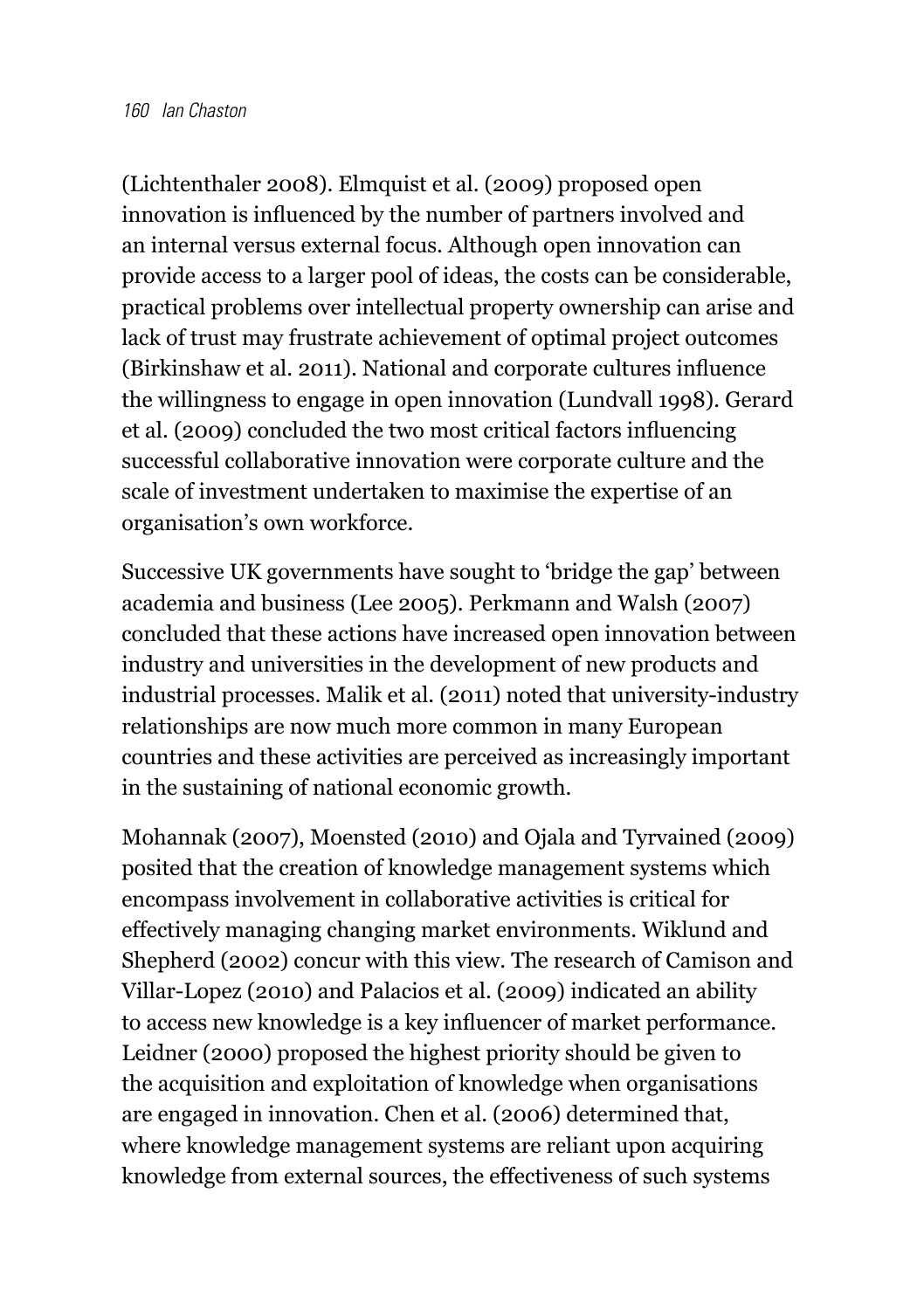enhances the capability of service providers to respond rapidly to changing external environments. Bate and Robert (2002) reached a similar opinion in relation to the use of knowledge management in the public sector.

These various observations provide the basis for the following hypothesis, namely:

H5: Universities engaged in open innovation will have established more effective knowledge management systems.

# **Methodology**

A focus group was carried out involving academics from both the older, established institutions and second tier universities. Academics from the former institutions felt there had been few, really fundamental, strategic changes as a consequence of the RAE. In contrast, academics from the second tier colleges reported that the advent of performance indicators had significantly altered strategies, policies and working conditions. Hence, in order to reduce the impact of inter-organisational variance complicating data analysis, it was decided to restrict the research to assessing views of academics from second tier universities.

Response rates tend to be higher among individuals who are familiar with the topic and terminology being used in a research study. Hence the sample frame was limited to academics from social science or business faculties. A sample frame of 500 academics was constructed by selecting individuals from the data provided on institutions' websites. Prior to the mailing of a survey, a small-scale pilot study involving 25 academics was undertaken.

In relation to an assessment of knowledge management practices, the survey design is based upon the methodology validated by Taylor and Wright (2008). Their approach involves asking 27 questions to assess the factors influencing perceptions of knowledge management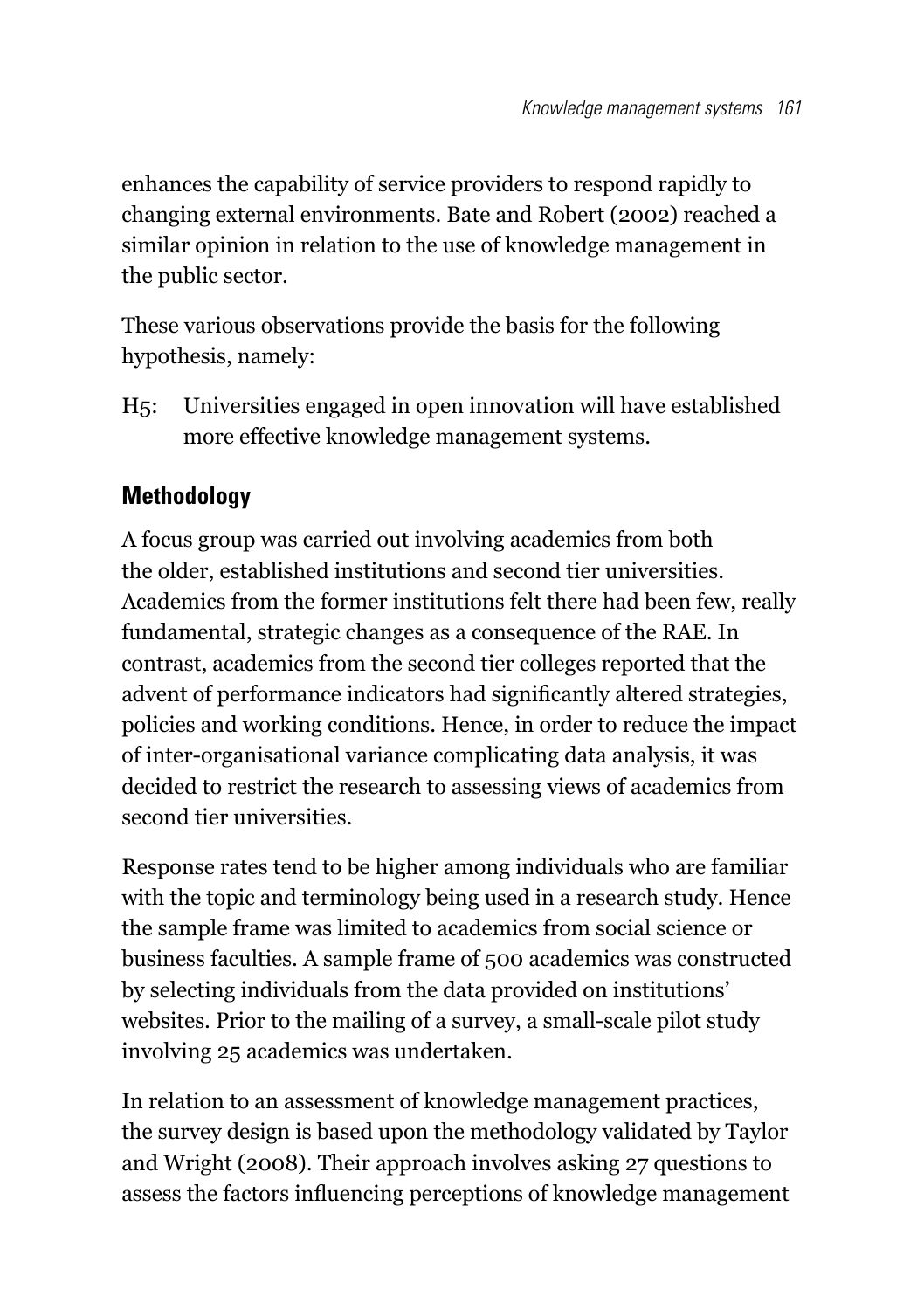processes. Respondents are provided with a five-point scale ranging from 'very strongly disagree' through to 'very strongly agree' in relation to each of the questions. Overall system effectiveness is based upon the overall mean for these 27 questions.

Lazzarotti et al. (2010) have validated a scale on open innovation. It was decided to use their scale in this current study. The scale uses the following factors to calculate an overall mean to provide an indication of the level of open innovation:

- • Three items which assess the use of open innovation to extend skills, competences and creativity.
- • Two items which assess the aims of sharing risks and costs.
- • Five items which assess the organisation's level of orientation towards involvement in innovation.
- Five items which assess managerial and organisational behaviour.

#### **Results**

The total of useable surveys received was 138, a response rate of 27.6% percent. Cronbach's alphas were calculated to assess reliability of the 27 measurement variables used to assess aspects of management system effectiveness. In all cases the values were greater than 0.70 which is the lowest limit for acceptance of reliability for each variable (Hair et al. 1998). Hence all variables were used in a multiple regression analysis. The results are summarised in Table 1. All six factors were significant at  $p = 0.05$  in relation to the dependent variable of knowledge management effectiveness. The overall mean for all variables, which provides an assessment of overall system effectiveness, was 2.43.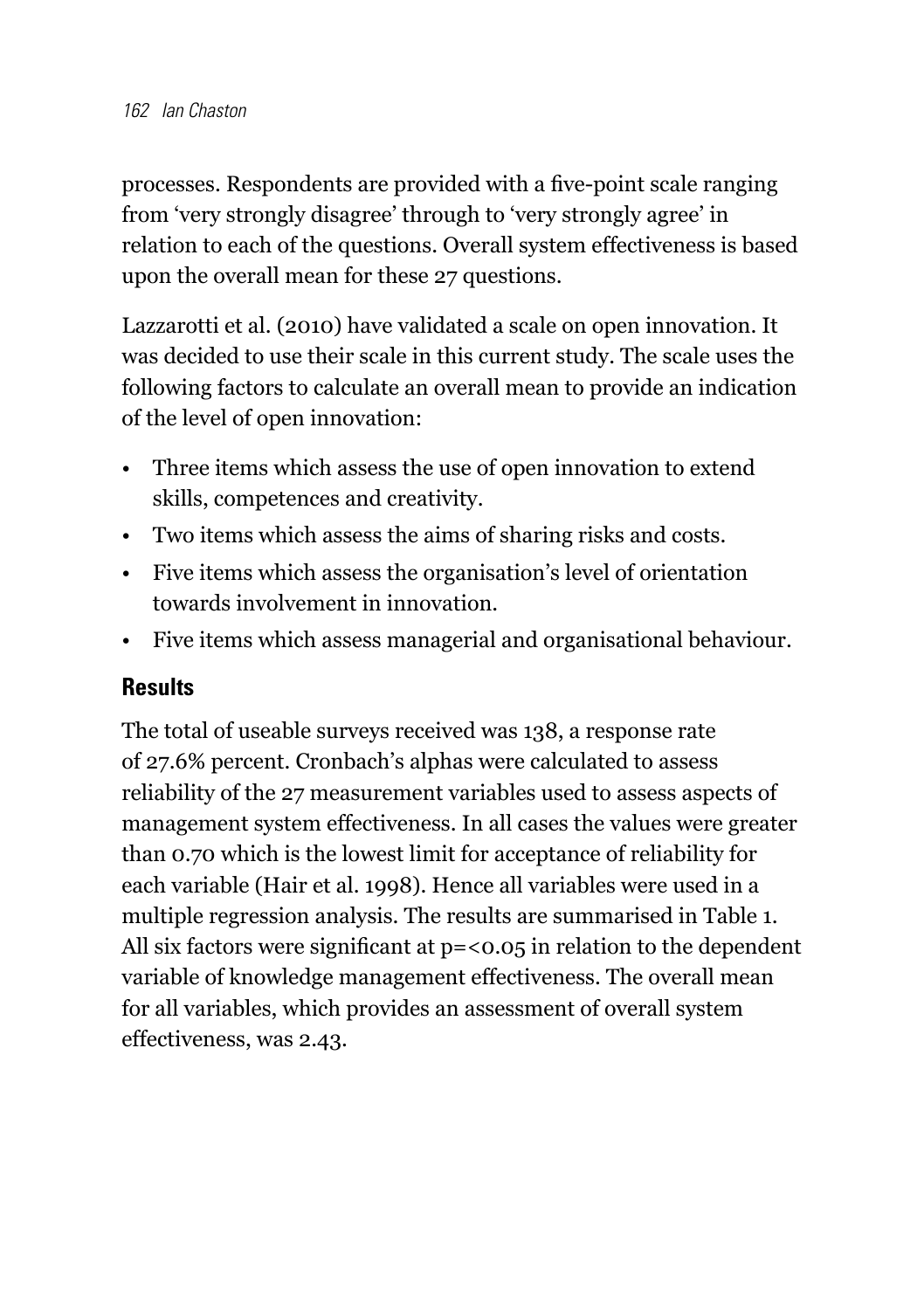| Factor                      | Beta                     | т                       | <b>Significance</b> |
|-----------------------------|--------------------------|-------------------------|---------------------|
| Open leadership             | 0.415                    | 6.912                   | 0.00                |
| Quality of information      | 0.215                    | 3.121                   | 0.00                |
| Workforce satisfaction      | 0.201                    | 2.991                   | 0.00                |
| Learning from mistakes      | 0.196                    | 2.834                   | 0.02                |
| Vision                      | 0.114                    | 1.731                   | 0.03                |
| Performance orientation     | 0.119                    | 1.572                   | 0.04                |
| <b>Analysis of variance</b> |                          |                         |                     |
|                             | Sum of<br><b>Squares</b> | <b>Mean Square</b><br>F | <b>Significance</b> |
| Regression                  | 101.11                   | 16.89<br>14.32          | 0.00                |

*Table 1: Regression of factors in relation to the dependent variable of knowledge management effectiveness*

To assess reliability of the 15 multiple measurement variables associated with assessing open innovation, Cronbach's alphas were calculated. All values were greater that 0.70. Hence all variables could be used to calculate the overall mean for involvement in open innovation that was utilised in subsequent statistical analysis. The respective mean scores for extending skills, competences and creativity, sharing risks and costs, level of technological aggressiveness and managerial, and organisational and behaviour were 2.13, 1.82, 2.07 and 2.18 respectively. This yielded an overall mean score for involvement in open innovation of 2.05. A regression analysis of involvement in open innovation and knowledge system effectiveness was statistically significant at  $p < 0.05$  (adjusted  $R^2 =$ 0.31;  $F = 3.65$ ;  $t = 1.98$ ).

# **Conclusions**

Taylor and Wright (2008) posit that the key factors influencing the effectiveness of the knowledge management process are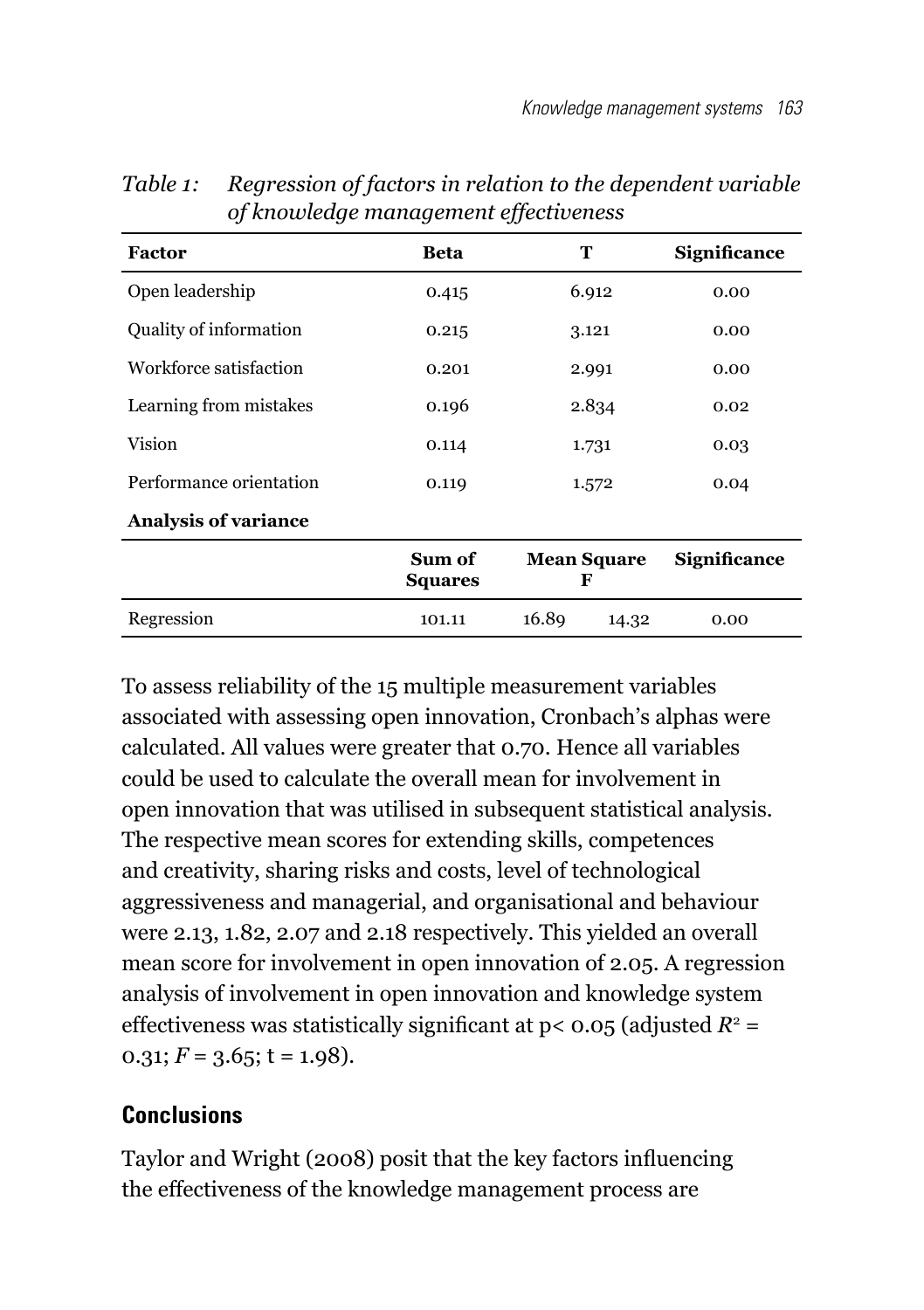organisational climate, structure and process, and strategy implementation. As summarised in Table 1, a statistically significant relationship at p <0.05 was found between effective knowledge management and the variables of open leadership and quality of information. Hence it seems reasonable to suggest that these results support the validity of hypothesis H1; namely, that prevailing organisational climate influences the effectiveness of knowledge management in universities.

Also as shown in Table 1, a statistically significant relationship at p < 0.05 was found between effective knowledge management and the variables of workforce satisfaction and learning from mistakes. This suggests it is seems reasonable to conclude that these results support the validity of hypothesis H2; namely, that prevailing infrastructure and processes influence the effectiveness of knowledge management in universities. Finally, as also shown in Table 1, a statistically significant relationship at p <0.05 was found between effective knowledge management and the variables of vision and performance orientation. Thus it seems reasonable to suggest that these results support the validity of hypothesis H3; namely, that prevailing strategy implementation influences the effectiveness of knowledge management in universities.

The reported value for overall knowledge system effectiveness at 2.05 is somewhat below the 3.0 mid-point of the measurement scale utilised. This result would suggest that, on average, management knowledge systems are not well developed in this UK university sector. In view of this outcome, it seems reasonable to suggest that this study was unable to validate hypothesis H4; namely, that highly effective knowledge management systems exist in universities. Most published studies of public sector system effectiveness tend to be qualitative in nature (Chaston 2011). This means that any comparison of results from this current study with previously published outcomes is virtually impossible. Nevertheless, it can be noted that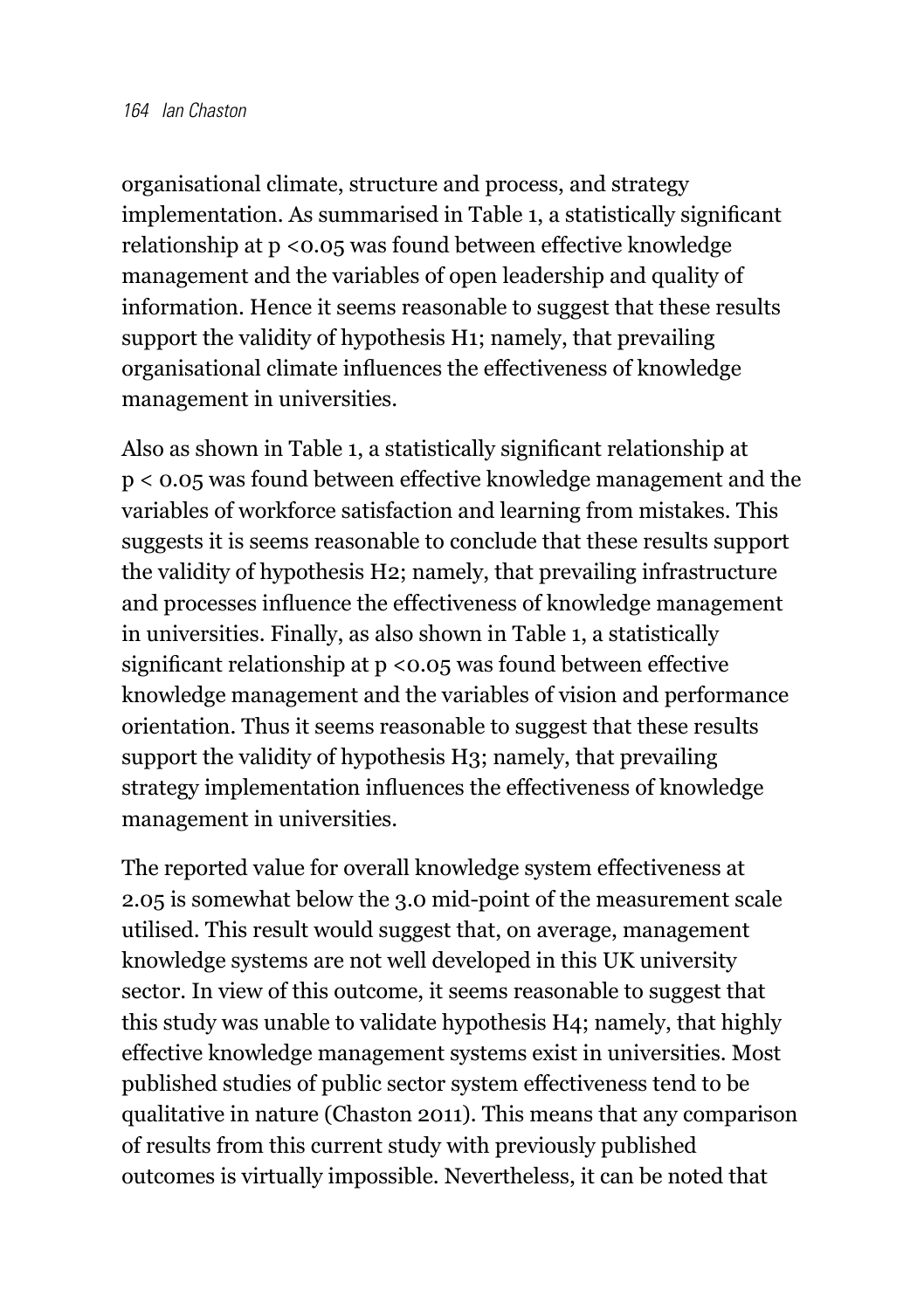congruence of opinion exists in relation to a qualitative examination of systems within the HE sector undertaken by Louidor et al. (2008). They concluded that, despite colleges being knowledge intensive organisations, systems for supporting management processes in relation to involvement in teaching and research are usually poorly developed. As a consequence, they believe universities are not exploiting the opportunities offered by knowledge management systems to undertake strategic planning activities such as Value Stream Analysis which could assist decision-making with respect to optimising an institution's future service provision portfolio.

Collaborative learning is a measure of the degree to which firms utilise new knowledge as the basis for evolving innovative solutions capable of sustaining market performance. The regression analysis of involvement in open innovation and knowledge management system effectiveness was statistically significant at  $p < 0.05$ . This outcome indicates the likelihood of universities which are more involved in open innovation will have evolved a more effective knowledge management system to assist in collaboration with external parties to acquire new knowledge. On the basis of this result it seems reasonable to propose this research supports hypothesis H5; namely, that universities engaged in open innovation will have established more effective knowledge management systems. This finding is congruent with an earlier conclusion by Chaston (2011). He proposed that, in the face of difficult market conditions, public sector organisations can be expected to place greater reliance upon systems that support the effective accessing and exploiting of new knowledge. Furthermore, collaboration is of little benefit unless internal systems exist which permit the effective interchange of knowledge between managers and employees inside the organisation (Goh 2002).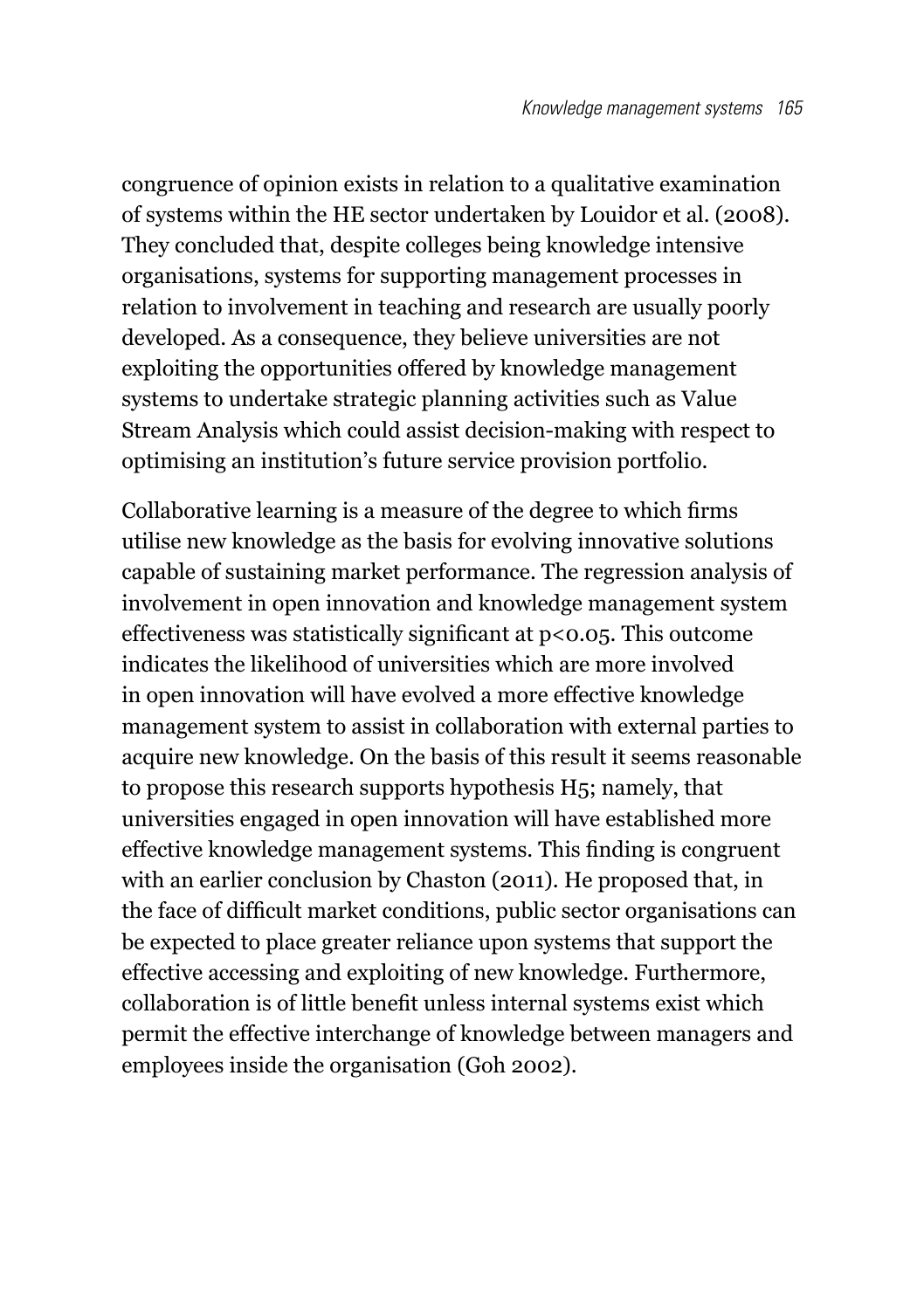#### **Discussion and further research**

Zanra and Pearce (1990) considered that there is often a significant time lag between the adoption of a new strategy and a resultant observed change in organisational performance. In view of this situation, they suggested that merely examining the nature of environments confronting organisations at a single point in time may often lead to inconclusive results when seeking to align a strategy with a specific performance outcome. To avoid this problem, they recommend researchers undertake longitudinal studies measuring performance in relation to strategy of a period of several years. Hence this current study could be further enhanced by a longitudinal project to assess UK university performance following an upturn in economic conditions and the introduction of higher student fees in 2012.

Another methodology issue raised by Charhi (2000) is that many public sector organisations are often multi-departmental entities in which variation in managerial processes being utilised will be encountered. She suggests this variation can cause problems in assessing overall organisational performance in relation to factors influencing strategic outcomes. For example, the identified overall strategy used by most departments within an organisation may be very conservative, with only a minority of departments whose behaviour is innovative contributing to any improvement in organisational performance. However, as the minority component within the organisation, although activities of this latter group are the cause of improved performance, their existence in the survey data will be masked by the fact that the majority of departments are exhibiting a more conservative managerial orientation. Hence there is the need for further research to determine the degree to which interdepartmental variation in managerial behaviour can be identified within HE institutions.

The focus of this study was on second tier universities in the UK. This is a country which faces the problem of needing to reduce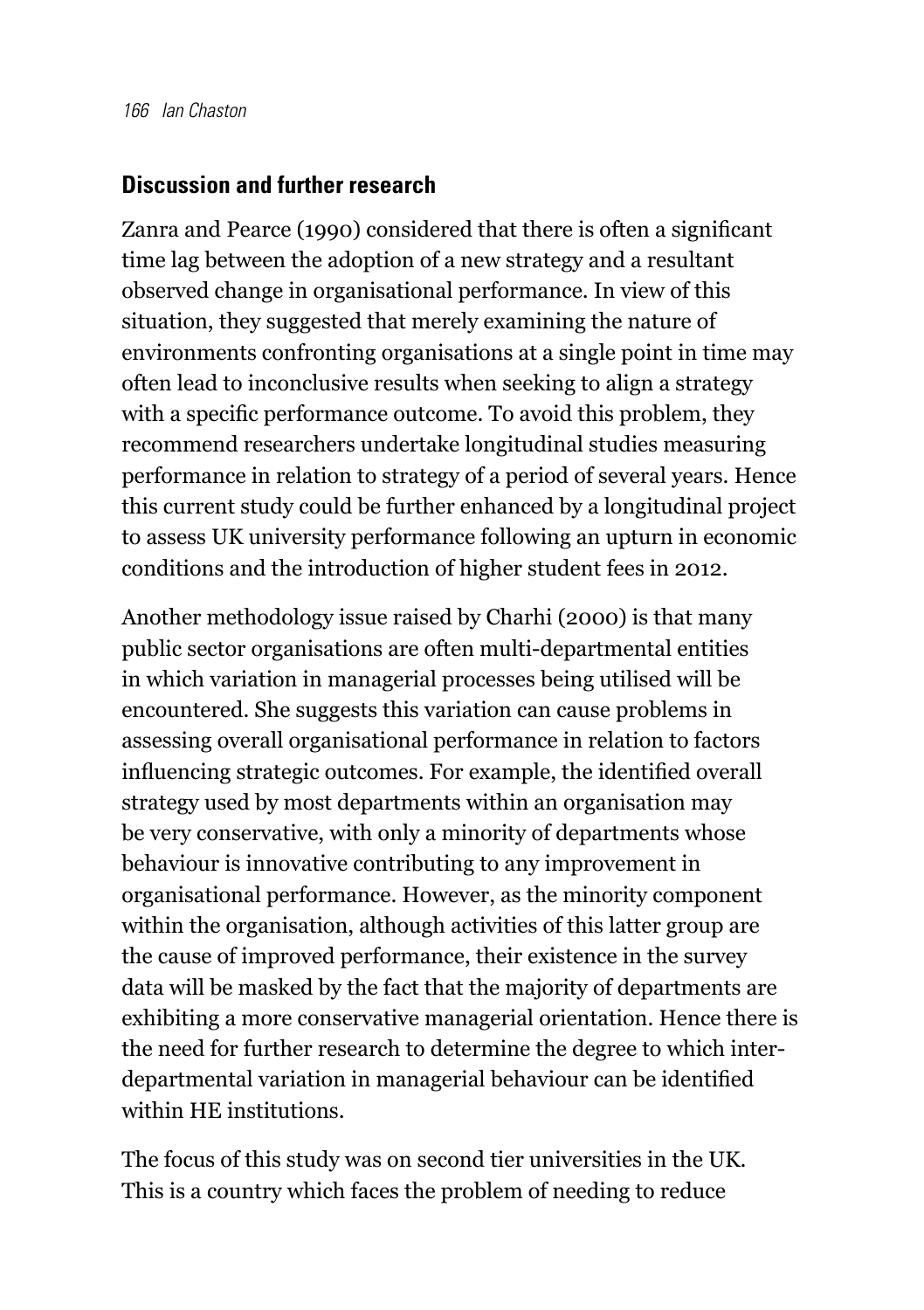a much larger public sector deficit than some other developed national economies. Hence there is the need to research whether the conclusions of this study are equally valid in relation to the performance of publicly funded universities in those countries facing smaller public deficit problems.

The near-term actions required by the UK Government to reduce the nation's massive public sector deficit means that all publicly funded organisations can expect to face either frozen or reduced annual budgets over the next few years. Hence there is a requirement for further research concerning organisations elsewhere in the UK public service sector. The aim would be to determine whether conclusions reached in this study about knowledge systems and open innovation are also applicable to these other organisations.

#### **References**

- Ball, D.B. & Butler, J. (2004). 'The implicit use of business concepts in the UK Research Assessment Exercise', *R&D Management,* 34(1): 80–91.
- Bacot, M.L., Hartman, S.J. & Lundberg, O.H. (1992).'Adaptive strategies and survival in an environment dominated by economic decline', *Journal of Applied Business Research,* 9(1): 34–44.
- Beesley, L.G. & Cooper, C. (2008). 'Defining knowledge management activities: towards consensus', *Journal of Knowledge Management,*   $12(3): 48 - 56.$
- Birkinshaw, J., Bouquet, C. & Barsoux, J.L. (2011). 'The 5 myths of innovation', *Sloan Management Review,* 52(2): 40–53.
- Blumentritt, R. & Johnston, R. (1999). 'Towards a knowledge management strategy', *Technology Analysis and Strategic Management,* 11(3): 287–300.
- Browne, J. Lord. (2010). *Securing a sustainable future for higher education: An independent review of higher education funding in England*, London: Department for Business, Innovation and Skills.
- Camison, C. & Villar-Lopez, D. (2010). 'Knowledge management by external links: effect of SMEs' international experience on foreign intensity and economic performance', *Journal of Small Business Management,* 48(2): 116–142.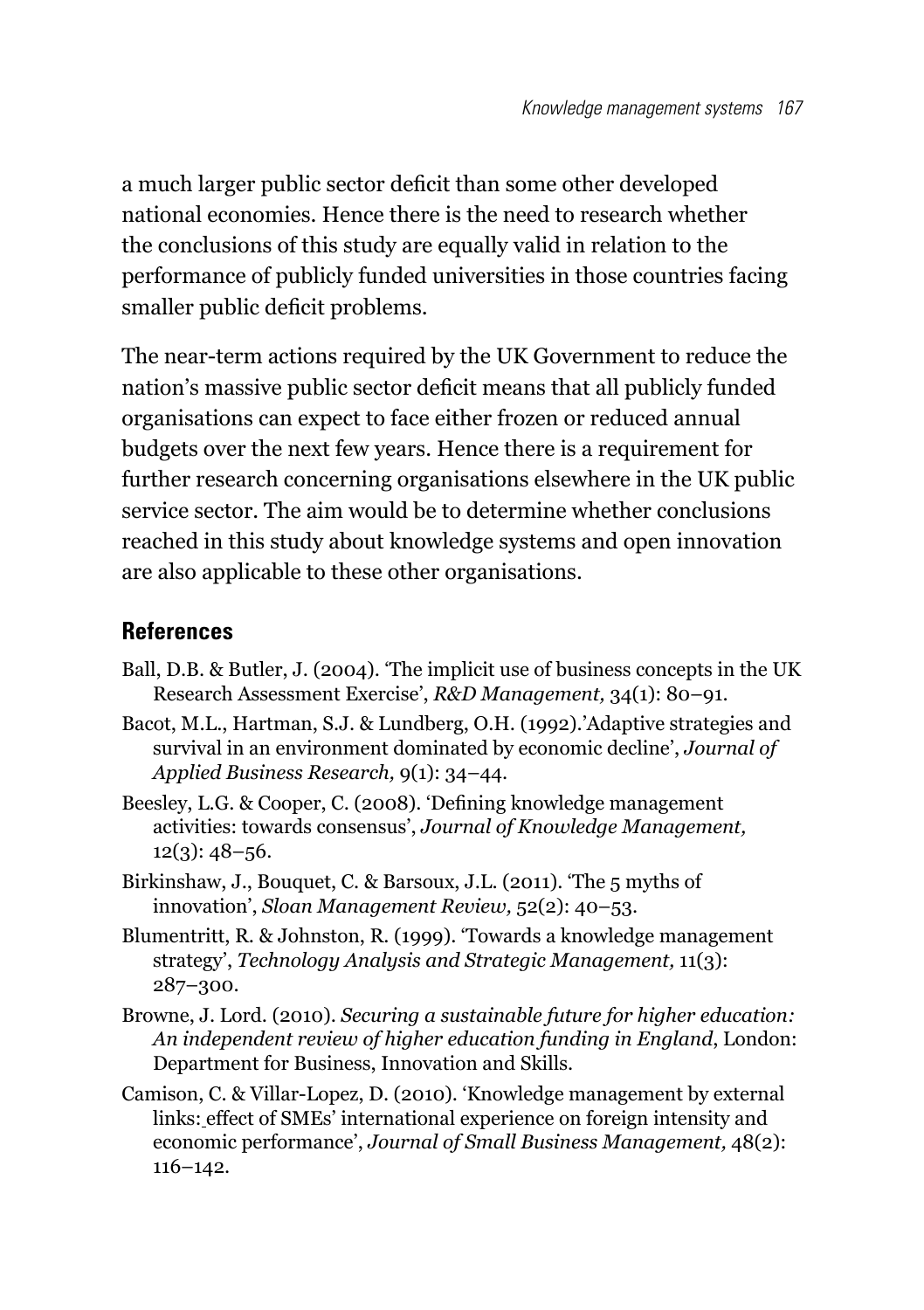- Charhi, M. (2000). 'Government departmental strategies: a taxonomy of strategic behaviour in the Canadian Government', *Management International,* 5(1): 1–14.
- Chaston, I. (2004). *Marketing-based knowledge management,* London: Sage.
- Chaston, I. (2011). *Public sector management: mission impossible?* Abingdon: Routledge.
- Chen, S., Duan, Y., Edwards, J. & Lehaney, D. (2006). 'Toward understanding inter-organisational knowledge transfer needs in SMEs: insight from a UK investigation, *Journal of Knowledge Management,* 10(3): 6–13.
- Chesbrough, H.W. (2003). 'The era of open innovation', *Sloan Management Review,* 44(3): 35–41.
- Chesbrough, H.W. (2007). 'Why companies should have open business models', *Sloan Management Review,* 48(2): 22–28.
- Craig, R.G. (2002). 'Towards an ethos of advancing knowledge: a commentary on "publish or perish": is this really a viable set of options?', *Accounting Education,* 16(3): 245–249.
- Christensen, J.F., Olesen, M.H. & Kjaer, J.S. (2005). 'The industrial dynamics of open innovation—evidence from the transformation of consumer electronics, *Research Policy,* 34(10): 1533–1549.
- Cutt, J., Trotter, L. & Lee, C.E. (1993). 'Performance measurement and accountability in Canadian universities: making a start in the area of teaching, *Financial Accountability* of *Management,* 9(4): 255–266.
- Dobson, I.R. (2001). 'How has massification changed the shape of Australian universities?', *Tertiary Education and Management,* 7(4): 295–304.
- Dobson, I.A. & Holtta S. (2001). 'The internationalisation of university education: Australia and Finland compared**,** *Tertiary Education and Management,* 7(3): 243–252.
- Drucker, P.F. (1985a). 'Entrepreneurial strategies', *California Management Review,* 27: 9–21.
- Drucker, P.F. (1985b). *Innovation and entrepreneurship: practice and principles,* New York: Harper & Row.
- Dutta D.K. & Crossan, M. (2005). 'The nature of entrepreneurial opportunities: understanding the process using the 4i organisational learning framework', *Entrepreneurship Theory and Practice,* 45: 425–449.
- Elmquist, M., Fredberg, T. & Ollila, S. (2009). 'Exploring the field of open innovation,' *European Journal of Innovation Management*, 12(3): 326–345.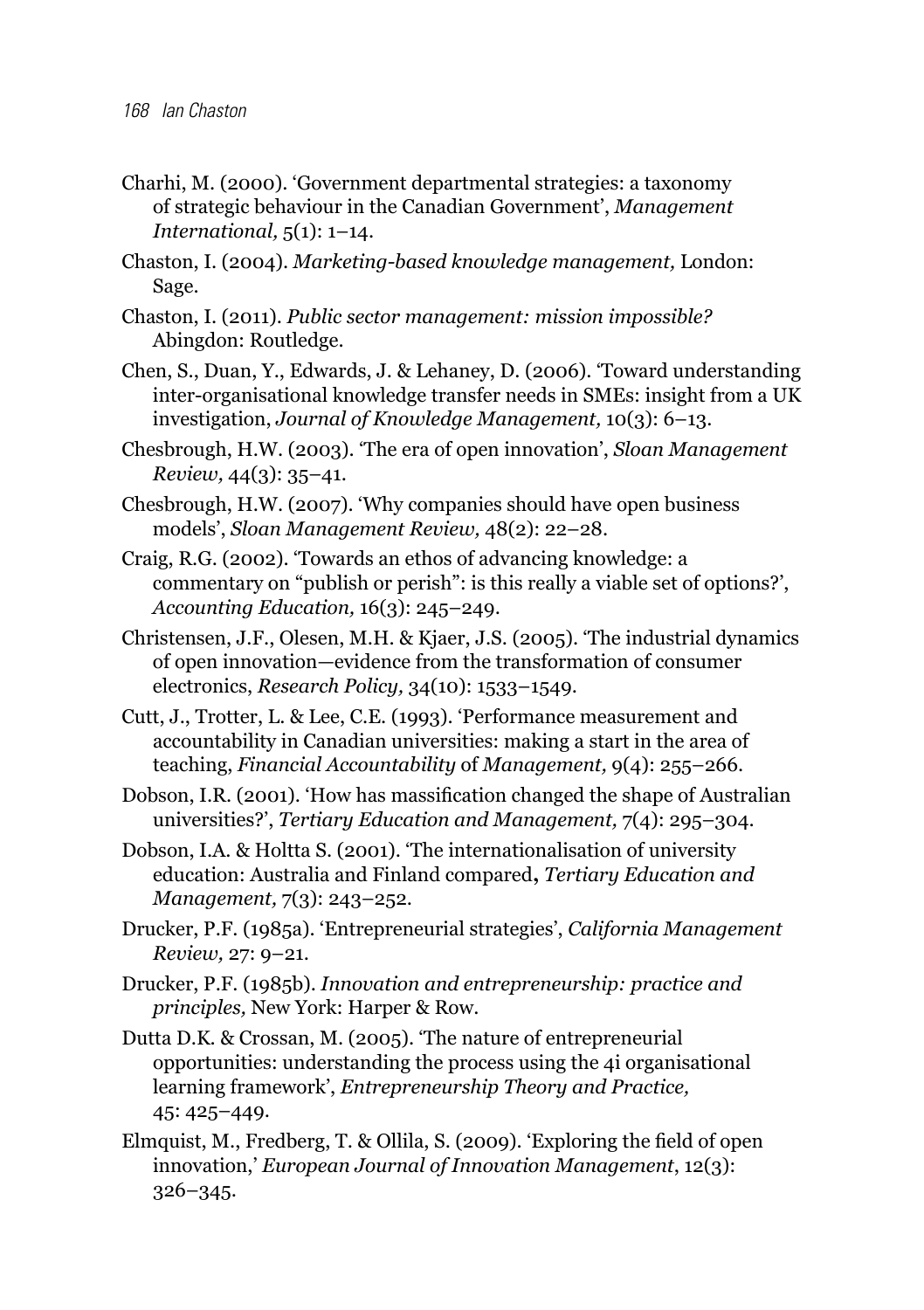- Freel, M. (2006). 'Patterns of technological innovation in knowledge intensive business services, *Industry and Innovation,* 13(3): 335–359.
- Tellis, G.T., Jaideep, C., Prabhu, R. & Chandy, K.R. (2009). 'Radical innovation across nations: the pre-eminence of corporate culture', *Journal of Marketing,* 73: 3–23.

Ghemawar, P. (1993). 'The risk of not investing in a recession', *Sloan Management Review,* 34(2): 51–59.

Gilbert, N. (1990). 'The time trap: short-term solutions needed for long-term problems', *Management Review,* 19(7): 28–33.

Goh, S.C. (2002). 'Managing effective knowledge transfer: an integrative framework and some practice implications', *Journal of Knowledge Management,* 6(1): 23–30.

Goodell, P.W. & Martin, C.L. (1992). 'Marketing strategies for recession survival', *The Journal of Business & Industrial Marketing,* 7(4): 5–17.

Hall, W.K. (1980). 'Survival strategies in a hostile environment', *Harvard Business Review,* September/October: 75–85.

- Hair, J.F., Anderson, R.E., Tatham, R. & Black, W.C. (1998). *Multivariate data analysis*, Englewood Cliffs: Prentice Hall.
- Hine, D. & Ryan, N. (1999). 'Small service firms—creating value through innovation', *Journal of Small Business and Enterprise Development,*  9(6): 441–456.
- Huang, T., Wang, Y., Tseng, C. & Lee, C. (2010). 'Managing technology transfer in open innovation: the case study inTaiwan', *Modern Applied Science*, 4(1): 2–11.
- IBM (2008). *The enterprise of the future*, www.ibm.com/gbs/uk/ceostudy [accessed January 2011].
- Johnes, G. & Johnes, J. (1994). 'Policy reforms and the theory of education finances', *Journal of Economic Studies,* 21(1): 1–11.
- Jones, O. & Crompton, H. (2009). 'Enterprise logic and small firms: a model of authentic entrepreneurial leadership', *Journal of Strategy and Management,* 2(4): 329–339.
- La Vere, S. & Kleiner, B.H. (1997). 'Practices of excellent companies in the retail industry', *Managing Service Quality,* 7(1): 34–39.
- Lazzarotti, V., Manzini, R. & Pellegrini, L. (2010). 'Open innovation models adopted in practice: an extensive study in Italy', *Business Excellence,* 14(4): 11–23.
- Leidner, D. (2000). 'Editorial', *Journal of Strategic Information Systems,* 9(2): 100–105.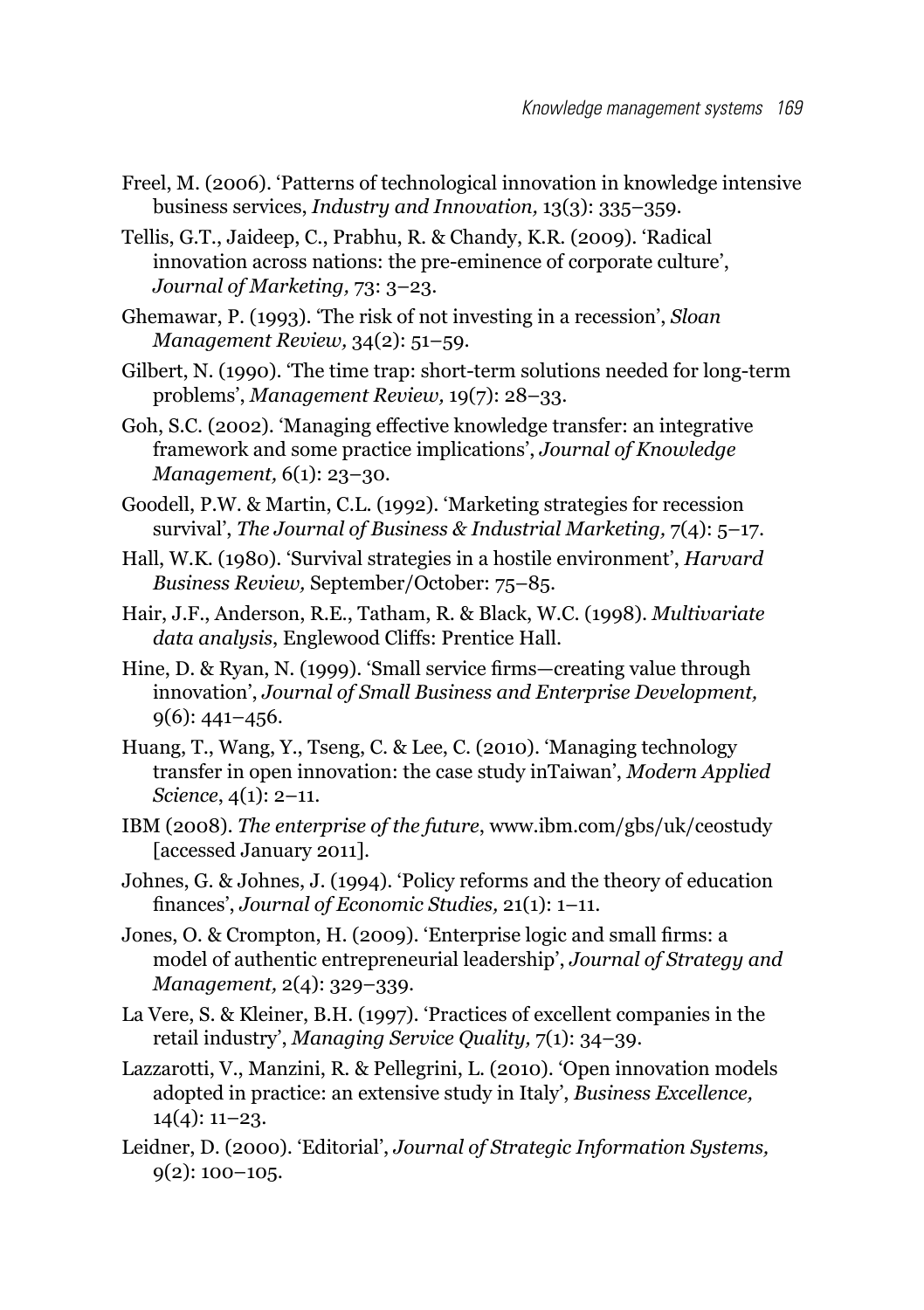- Lichtenthaler, U. (2008). 'Open innovation in practice: an analysis of strategic approaches to technology transactions, *IEEE Transactions on Engineering Management,* 55(1): 148–57.
- Liebowitz, J. & Chen, Y. (2003). 'Knowledge sharing proficiencies: the key to knowledge management', in Holsapple, C.W. (ed.), *Handbook on knowledge management 1: knowledge matters*, Berlin: Springer-Verlag, Berlin: 409–424.
- Lin, C.Y. & Chen, M.Y. (2007). 'Does innovation lead to performance? An empirical study of SMEs in Taiwan', *Management Research News,* 30(2): 115–126.
- Louidor, M., Jackson, D. & Aikens, H. (2008). 'Managing the transfer of knowledge in an academic unit: a systems perspective', *Proceedings of the 2008 Industrial Engineering Research Conference,* 1407–1417.
- Lundvall, B. (1998). 'Why study national systems and national styles of innovation?', *Technology Analysis and Strategic Management,* 10(4): 407–421.
- Lundsgaard, J. & Turner, D. (2004). 'Study now, pay later', *The OECD Observer,* No. 242: 22–29.
- Mathews, M.R. (2007). 'Publish or perish: is this really a viable set of options?', *Accounting Education,* 16(3): 225–239.
- Matthews, J.A. (2003). 'Competitive dynamics and economic learning: an extended resource-based view', *Industrial and Corporate Change,* 12(1): 115–128.
- McCune, J. (1995). 'The face of tomorrow', *Journal of Business Strategy,*   $16(3)$ : 50–56.
- McPherson, M.S., Schapiro, M.O. & Winston, G.C. (1989). 'Recent trends in U.S. higher education costs and prices', *The American Economic Review,* 79(2): 253–258.
- Merona, A.L., Lopez-Nicolas, C. & Sabater-Sanchez, R. (2007). 'Knowledge management strategy diagnosis from KM instruments use', *Journal of Knowledge Management,* 11(2): 60–72.
- Moensted, M. (2010), 'Networking and entrepreneurship in small hightech European firms: an empirical study', *International Journal of Management,* 27(1): 16–32.
- Mohannak, K. (2007). 'Innovation networks and capability building in the Australian high-technology SMEs', *European Journal of Innovation Management,* 10(2): 236–245.
- Nonaka, I. (1944), A dynamic theory of organisational knowledge creation', *Organisation Science,* 5(1): 14–37.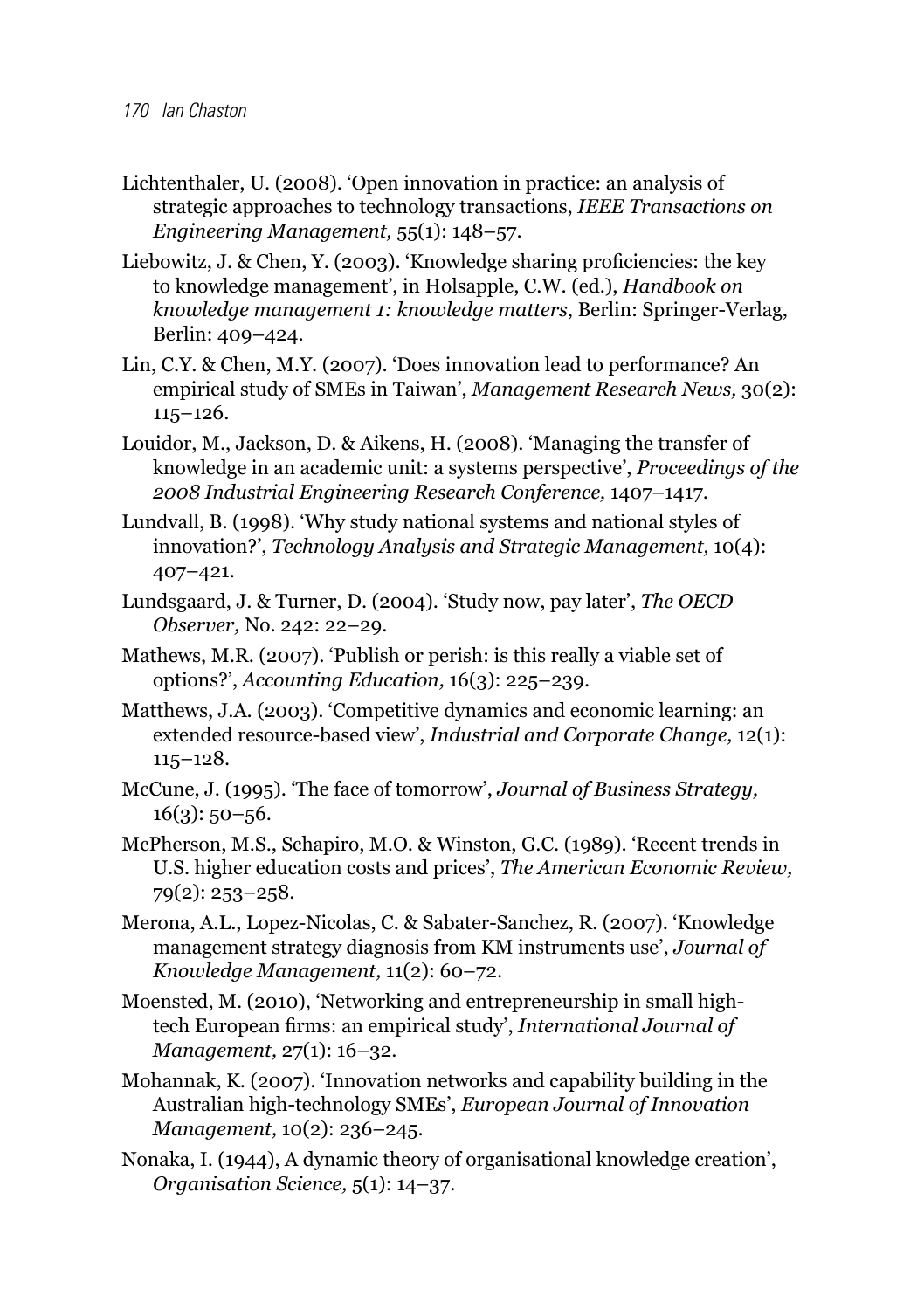- Peters, G. (1999). 'A systems failures view of the UK National Commission into higher education report', *Systems Research and Behavioural Science,* 16(2): 123–131.
- Ojala, A. & Tyrvained, P. (2009). 'Impact of psychic distance to the internationalization behavior of knowledge-intensive SMEs', *European Business Review,* 21(3): 263–271.
- Orr, D., Jaeger, M. & Schwarzenberger, A. (2007). 'Performance-based funding as an instrument of competition in German higher education', *Journal of Higher Education Policy & Management,* 29(1): 3–23.
- Palacios, A.D., Gil, I. & Garrigos, F. (2009). 'The impact of knowledge management on innovation and entrepreneurship in the biotechnology and telecommunications industries', *Small Business Economics,* 32(3): 291–312.
- Romano, C.A. (1990). 'Identifying factors which influence product innovation: a case study approach, *Journal of Management Studies,*  $27(1)$ : 75–95.
- Ruggles, R. (1998). 'The state of the notion: knowledge management in practice', *California Management Review,* 40(3): 80–89.
- Scott, W.G. (2003), 'Income squeeze on New Zealand universities', *Journal of American Academy of Business,* 3(1/2): 224–232.
- Smith, B.R., Matthews, C.H. & Schenkel, M.T. (2009). 'Differences in entrepreneurial opportunities: the role of tacitness and codification in opportunity identification', *Journal of Small Business Management,*   $47(1): 38 - 57.$
- *Syed-Ikhsan,* S.O.S. & *Rowland, F. (*2004). Knowledge management in a public organisation: a study on the relationship between organisational elements and the performance of knowledge transfer', *Journal of Knowledge Management,* 8(2): 95–111.
- Tanabe, K. & Watanabe, C. (2005). 'Sources of small and medium enterprises excellent business performance in a service orientated economy', *Journal of Services Research,* 5(1): 5–21.
- Taylor, J. (2001). 'Efficiency by performance indicators? Evidence from Australian higher education', *Tertiary Education and Management,* 7(1): 41–52.
- *Taylor,* W.A. & *Wright, G.H. (*2004). 'Organisational readiness for successful knowledge sharing: challenges for public sector managers', *Information Resources Management Journal,* 17(2): 22–37.
- Todnem, R, Diefenbach, G. & Klarner, F. (2008). 'Getting organisational change right in public services: the case of European higher education', *Journal of Change Management,* 8(1): 21–35.